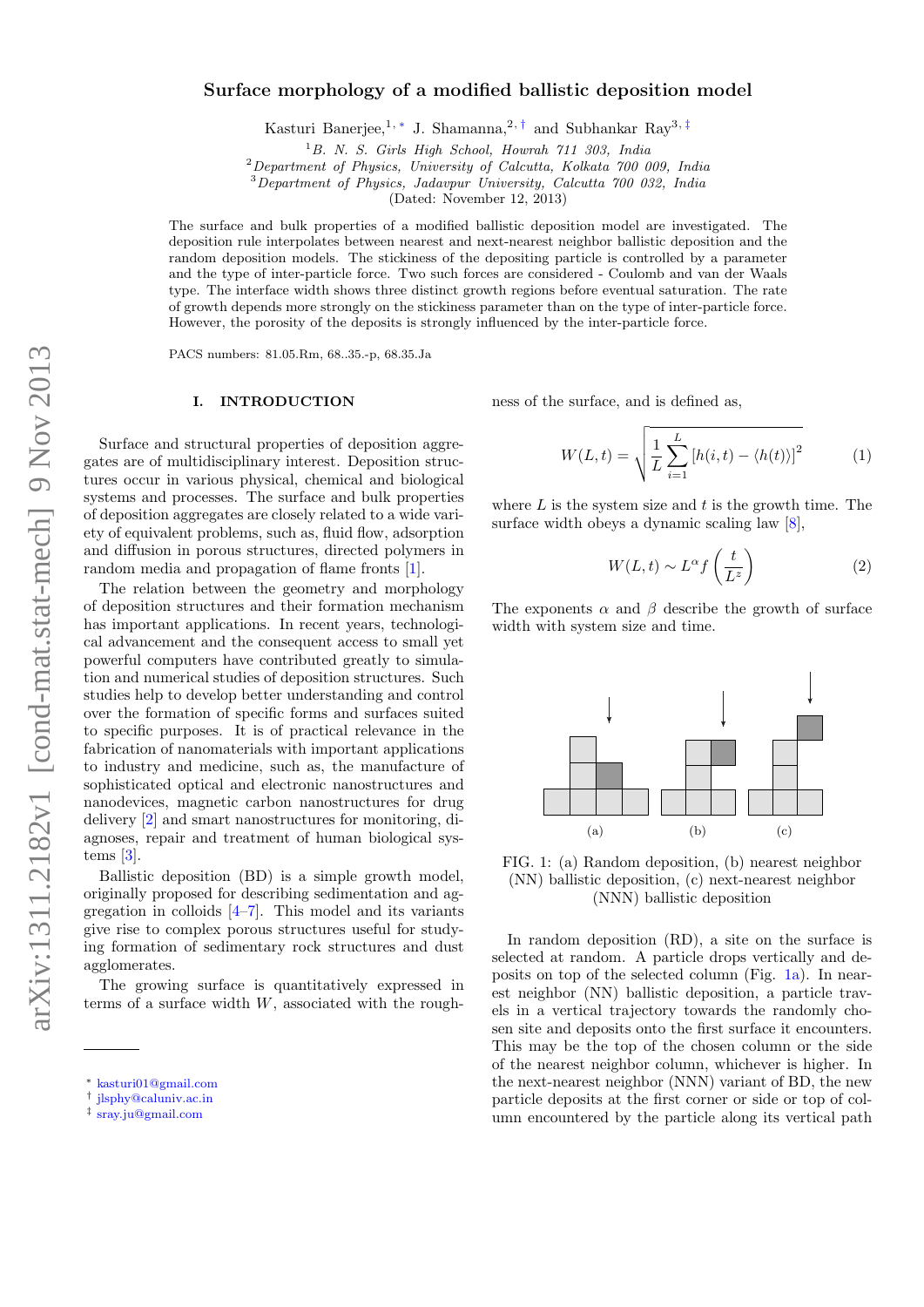of descent. Fig. [1b](#page-0-4) and Fig. [1c](#page-0-5) illustrate the NN and NNN ballistic deposition. In ballistic deposition, the particles are assumed to be strongly adhering and stick to the first point of contact whereas in random deposition, the particle deposits when it cannot go down any further. The roughness of the growing surface grows without bound in RD, while in BD, correlation among neighboring columns, causes the surface roughness to eventually saturate. Unlike random deposition, where the surface growth is only along the upward vertical direction, in the ballistic deposition, the surface grows laterally (for NN) and diagonally (for NNN) as well.

In this work, we investigate the surface properties and bulk structure of a modified BD model where the deposition method interpolates between NN and NNN ballistic and the random deposition (RD) models. The depositing particles are allowed to have varying degrees of stickiness ranging uniformly from rigid, non-sticky to strongly adhering. The role of two types of attractive forces between the adhering particles in the formation of the aggregate is also studied. Depending on the stickiness, the attractive force and the surface profile of the deposit, the incoming particles may stick to the corner or side of the nearest neighbor columns or slide down to deposit on top of the column at the randomly selected site. It is a more realistic model for study of porous deposits formed in nature. The growth of surface roughness with time

<span id="page-1-0"></span>

FIG. 2: Possible sticking positions in the present model.

exhibits four distinct regions. The stickiness of the particles is observed to have the most dominant effect on the surface roughness, especially in the intermediate stages of growth of deposit. The surface roughness increases at a far steeper rate than random or KPZ [\[9\]](#page-5-6) growth. Beyond a certain crossover time, which also varies with the stickiness parameter, the growth of surface roughness slows down to KPZ-like [\[9\]](#page-5-6) and eventually saturates. Changing the nature of the attractive force between particles from Coulomb to van der Waals, has negligible effect on the behavior of surface width. However, the porosity of the deposit is strongly influenced by the attractive force between particles as well as the stickiness parameter.

### II. FORMULATION OF THE MODEL

In the model discussed in this article, deposition of particles takes place on a one dimensional substrate. Particles drop one by one vertically onto sites selected at random. Two factors contribute to final deposition of the particle. One is the stickiness of the particle which is varied by means of a parameter denoted by  $a_n$  [\[10\]](#page-5-7). The second is an inter-particle attractive force proportional to the center to center distance (denoted here by  $r$ ) between particles. The parameter  $a_p$  is assigned values between 0 and 1, attributing stickiness to the particles. The former value corresponds to no adhesiveness and the latter to maximum stickiness. We have assumed two types of attractive forces, the Coulomb type with an inverse square dependence on r and the van der Waals type proportional to  $r^{-6}$ . The final sticking position of a newly arriving particle is decided by a sticking probability defined as

<span id="page-1-1"></span>
$$
p_{st} = \frac{a_p}{r^n} \tag{3}
$$

where, n is 2 for Coulomb interaction and 6 for van der Waals interaction. We assume the particles to be unit squares, so that the center-to-center distance is 1 along squares, so that the center-to-center distance is 1 along<br>the side and  $\sqrt{2}$  along the diagonal. A very sticky particle may stick to either the first encountered corner or surface of a neighboring occupied site. A particle which is less sticky, may not stick at the first corner or surface and may slide further down, before final deposition. A new particle may deposit at the top, side or corner of an existing column depending on the sticking probability as illustrated in Fig. [2.](#page-1-0) Thus, in addition to vertical and lateral growth, the surfaces also grows along an incline of angle  $45^{\circ}$  or  $135^{\circ}$  to the horizontal [\[10\]](#page-5-7).

Simulations are performed starting with an empty substrate for system sizes  $L \approx 32, 64, 128, 256, 512$  and 1024. A value for the sticking parameter is chosen and for a given type of inter-particle attractive force, the probabilities for corner and side sticking are determined from Eq. [3.](#page-1-1) Particles are dropped onto randomly chosen sites on the substrate. If the particle falls on a column that is higher than its nearest neighbors, it deposits onto the top of that column. If the neighboring columns are higher, the particle may stick to the corner or side of the tallest neighboring column, provided, the corresponding sticking probability is larger than a random number generated from a uniform distribution between 0 and 1. Else, it slides down vertically till it encounters the next corner or surface, where a similar comparison is made. The process is repeated until deposition occurs.

## III. RESULTS AND DISCUSSION

The numerical simulations were performed for system sizes mentioned above at various values of stickiness parameter ranging from 0.1 to 1.0 in  $(1 + 1)$  dimension. A logarithmic plot of the interface width versus time at different values of  $a_p$  is shown in Fig. [3.](#page-2-0) For comparison, the plot for ballistic deposition is also shown in the same figure.

At  $a_p = 0.0$ , the particles deposit onto top of columns randomly. The surface roughness increases without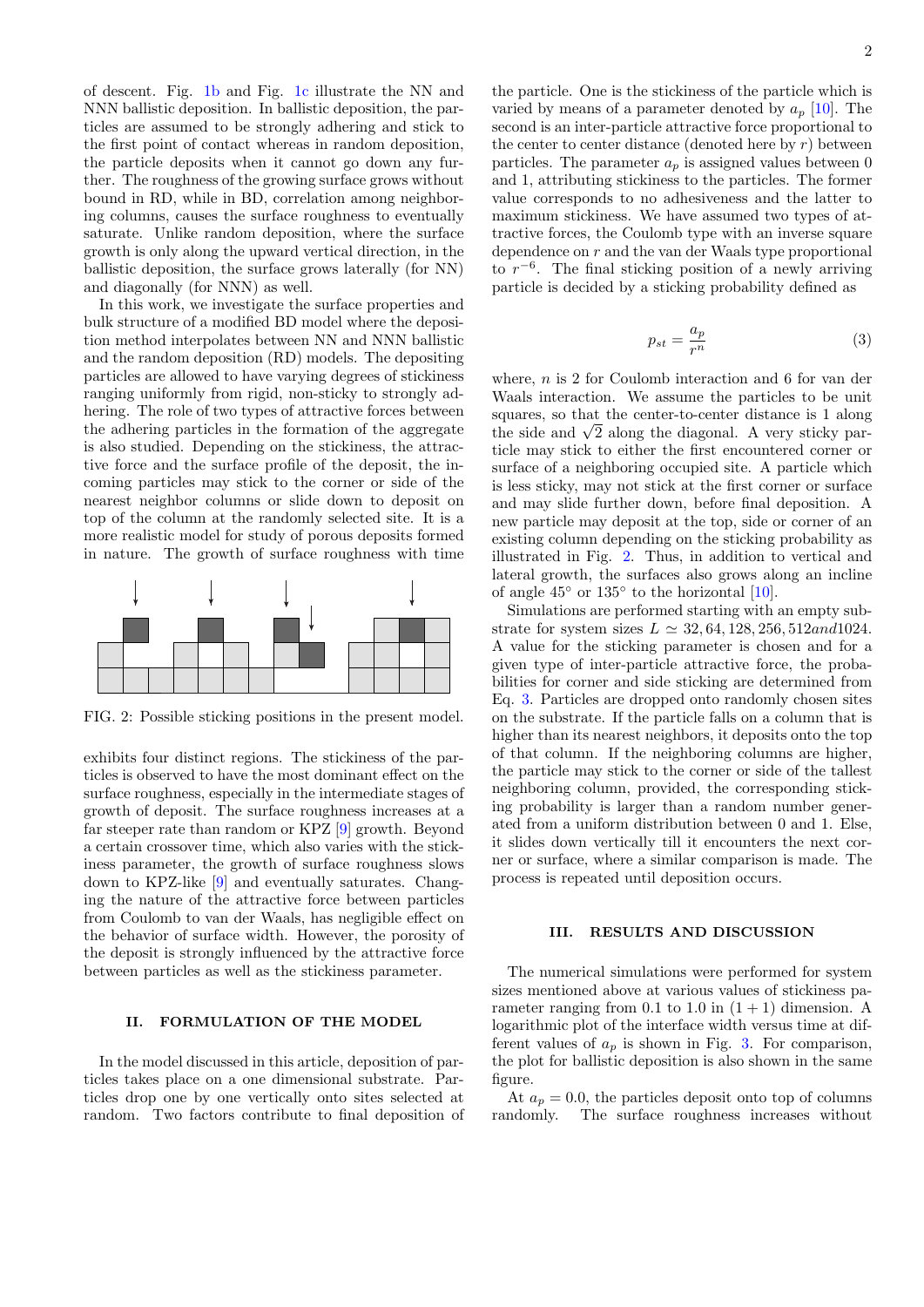<span id="page-2-0"></span>

FIG. 3: Logarithmic plot of interface width with time for different  $a_n$ .

bound as more particles deposit. For  $a_p > 0$ , four distinct regions may be identified in the plot. An initial linear region that coincides with RD followed by a steep increment of interface width up to a certain time  $t_k$  (see Fig. [3\)](#page-2-0). Thereafter,  $\ln W$  increases, albeit at a much slower rate and eventually, beyond a time  $t_{sat}$ , it saturates. The physical reason for this behavior may be

<span id="page-2-1"></span>

FIG. 4: Evolution of the surface height in the present model

understood as follows. Initially, the deposition process is random as there are few particles and hence for most of the selected sites, there are no neighbors. As more particles get deposited, new arriving particles encounter the corners and sides of those already deposited. The possibility of corner sticking results in the rapid growth of the interface width. The surface roughness thus increases with time as shown in Fig. [4.](#page-2-1) The deviation of the interface width from random deposition is shown in Fig. [5](#page-2-2) for two different values of  $a_p$ . Further deposition slows down the rate of increase of surface roughness. This deviation of the interface width increases with  $a_p$  as the possibility of corner sticking increases. For example, when  $a_p =$ 0.1, the probability for corner sticking is 0.05 and that for side sticking is 0.1, whereas at  $a_p = 0.5$ , the corner sticking probability increases to 0.25 and that for side sticking increases to 0.5. Chances of sticking to corner or side, both increase with  $a_p$ . Hence, the growth along

<span id="page-2-2"></span>

FIG. 5: Deviation from random growth for early times for  $a_p = 0.5$  and  $a_p = 0.8$ .

both lateral and diagonal directions increases with  $a_n$ .

<span id="page-2-3"></span>

FIG. 6: Variation of interface width with time for different system sizes with  $a_p = 0.5$ .

<span id="page-2-4"></span>

FIG. 7: Variation of interface width with time in the saturated region for  $L = 1024$ .

With further deposition, the increase in surface roughness slows down. Unlike the previous region, this second slower growth region shows a decreasing slope with increase in  $a_p$ . Increase in  $a_p$ , causes more correlations among neighboring columns as the chances of sticking to  $corner(s)$  as well as to side(s) increases. As a result, the interface grows at a slower rate.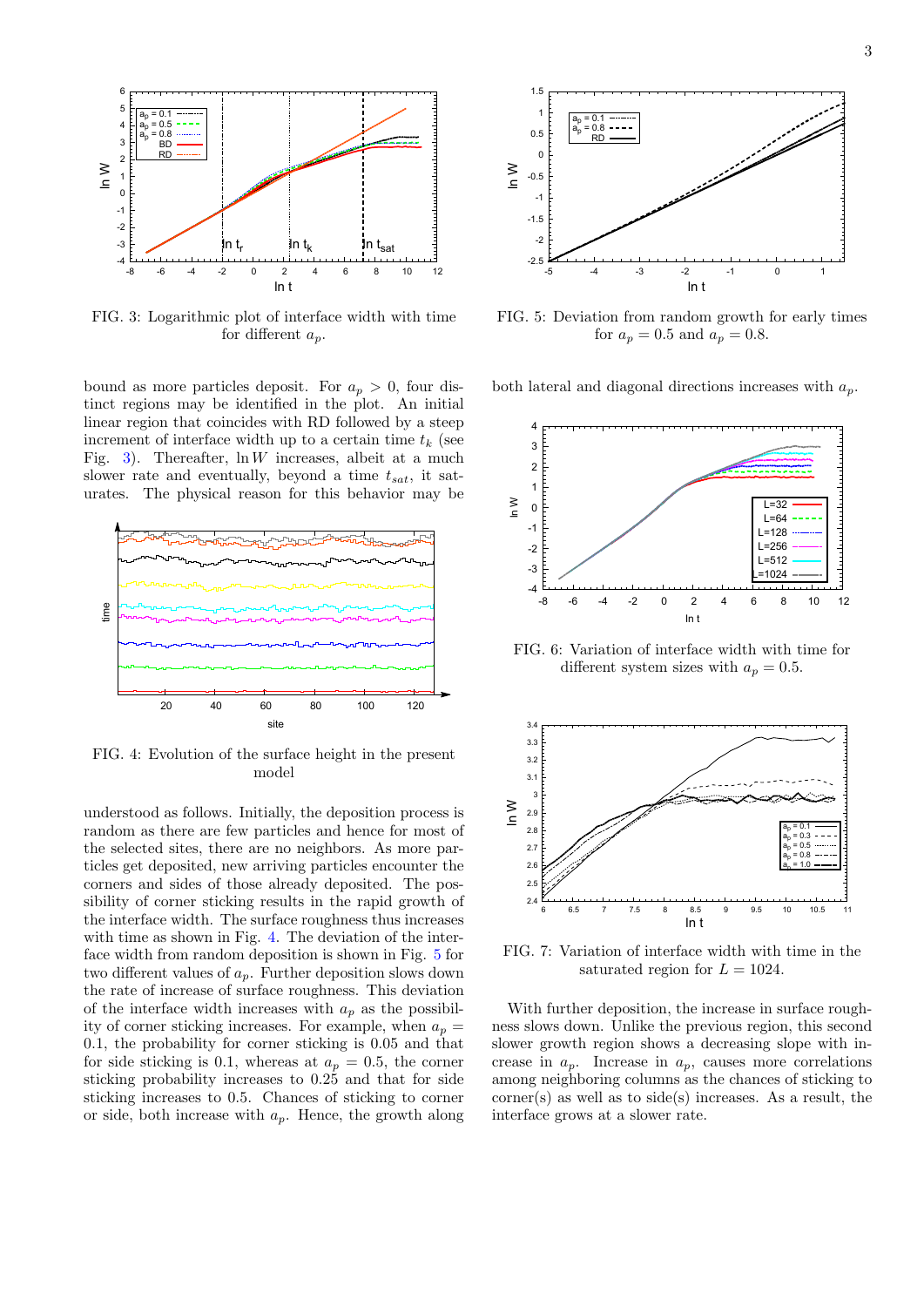<span id="page-3-0"></span>

FIG. 8: Evolution of average height at different  $a_n$  for  $L = 256$  and Coulomb type interaction.

<span id="page-3-1"></span>

FIG. 9: Evolution of average height at different  $a_p$  for  $L = 256$  and van der Waals type interaction.

Thereafter, with further deposition of particles, the interface width saturates after a time  $t_{sat}$ . The saturated value of the interface width varies with both system size and  $a_p$ . For a given value of  $a_p$ , the saturated width  $W_{sat}$  and the time of saturation,  $t_{sat}$  increase with system size. For a fixed  $a_p$ , the evolution of the interface width for different system sizes is shown in Fig. [6.](#page-2-3)

<span id="page-3-2"></span>

FIG. 10: Variation of  $\beta$  (solid line) and  $\beta'$  (dashed line) with  $a_p$  for  $L = 1024$ 

With the system size kept fixed, the saturated width

<span id="page-3-3"></span>

FIG. 11: Saturated width versus  $a_p$  for  $L = 256$  (solid line) and 1024 (dashed line).

<span id="page-3-4"></span>

FIG. 12: Variation of  $\alpha$  with  $a_n$ 

decreases with increase in  $a_p$  and so does the time of saturation. There is a marked decrease in saturated width when  $a_p$  is increased from 0.1 to 0.3. Thereafter, the value of the saturated width shows a very small decrease with further increase in  $a_p$ . This behavior is due to the increase in correlation length as the stickiness parameter increases. However, the correlation length cannot exceed the system size. Hence the decrease in saturated width is most prominent at low values of  $a_p$ . Fig. [7](#page-2-4)

<span id="page-3-5"></span>

FIG. 13: Logarithmic plot of crossover time  $t_k$  with  $a_p$ .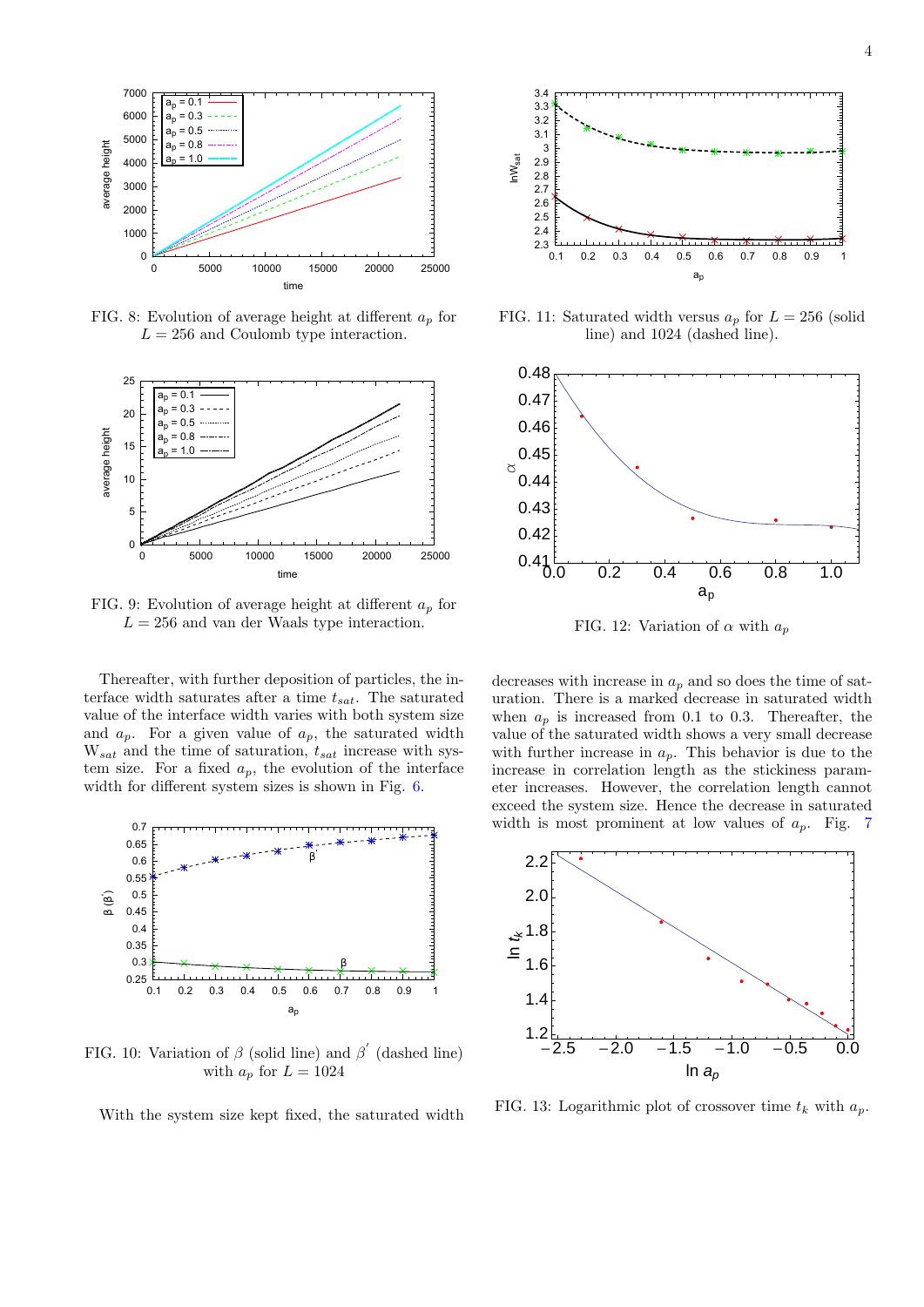shows the variation of the saturated interface width  $a_p$ for system size 1024 and Coulomb type interaction. It is also observed that the interface width saturates at earlier time with increase in  $a_p$ . When the inter-particle force is switched to van der Waals type, there is negligible change in growth and the saturation of interface width. Fig. [8](#page-3-0) and [9](#page-3-1) show the evolution of the average height of the surface for Coulomb and van der Waals type interaction respectively. Though the qualitative nature of the above plots are the same, the average surface height for van der Waals type of interaction is much less than that for Coulomb type interaction. However, for both type of forces, the average height at any time is larger and grows faster for larger values of  $a_p$ .

<span id="page-4-0"></span>TABLE I: Values of  $\beta'$  for different  $a_p$ 

| L    |      |      |      | $a_n = 0.1$ $a_n = 0.3$ $a_n = 0.5$ $a_n = 0.8$ $a_n = 1.0$ |      |
|------|------|------|------|-------------------------------------------------------------|------|
| 128  | 0.55 | 0.60 | 0.63 | 0.66                                                        | 0.67 |
| 256  | 0.55 | 0.60 | 0.63 | 0.67                                                        | 0.67 |
| 512  | 0.55 | 0.60 | 0.63 | 0.66                                                        | 0.68 |
| 1024 | 0.55 | 0.60 | 0.63 | 0.66                                                        | 0.68 |

<span id="page-4-1"></span>

FIG. 14: Saturation time  $t_{sat}$  versus  $a_p$  in log-log scale.

For  $t \ll 1$ , the roughness of interface grows with exponent  $\sim 0.5$  as for random growth. Further deposition causes a sharp increase in the roughness. The values of this growth exponent, denoted by  $\beta'$ , are tabulated below (Table [I\)](#page-4-0) for different system sizes and  $a_p$ . For a fixed system size,  $\beta'$  increases with  $a_p$ . However, at any given value of  $a_p$ ,  $\beta'$  does not change with the system size. This behavior is observed for both Coulomb type and van der Waals type attractive forces.

This rapid growth of roughness is not sustained beyond a certain time  $t_k$ . The rate of increase of roughness slows down to a KPZ like growth with a different exponent denoted by  $\beta$ . This exponent, unlike  $\beta'$ , decreases with  $a_p$ . For a fixed  $a_p$ ,  $\beta$  increases with the system size

<span id="page-4-2"></span>

FIG. 15: Growth of porosity at different  $a_n$ 

approaching a value 0.31. In Table [II,](#page-5-8) values of  $\beta$  (exponent for KPZ like growth) are tabulated for different system sizes and  $a_n$ .

<span id="page-4-3"></span>

FIG. 16: Growth of porosity for Coulomb and van der Waals type interaction.

In Fig. [10,](#page-3-2)  $\beta$  and  $\beta'$  are plotted versus  $a_p$  for system size 1024 and a third degree polynomial.

<span id="page-4-4"></span>

FIG. 17: Saturated Porosity variation with  $a_p$  for Coulomb (solid line) and van der Waals type (dashed line) interaction.

The saturated width at any value of  $a_n$  in the present model is larger than the saturated width in ballistic de